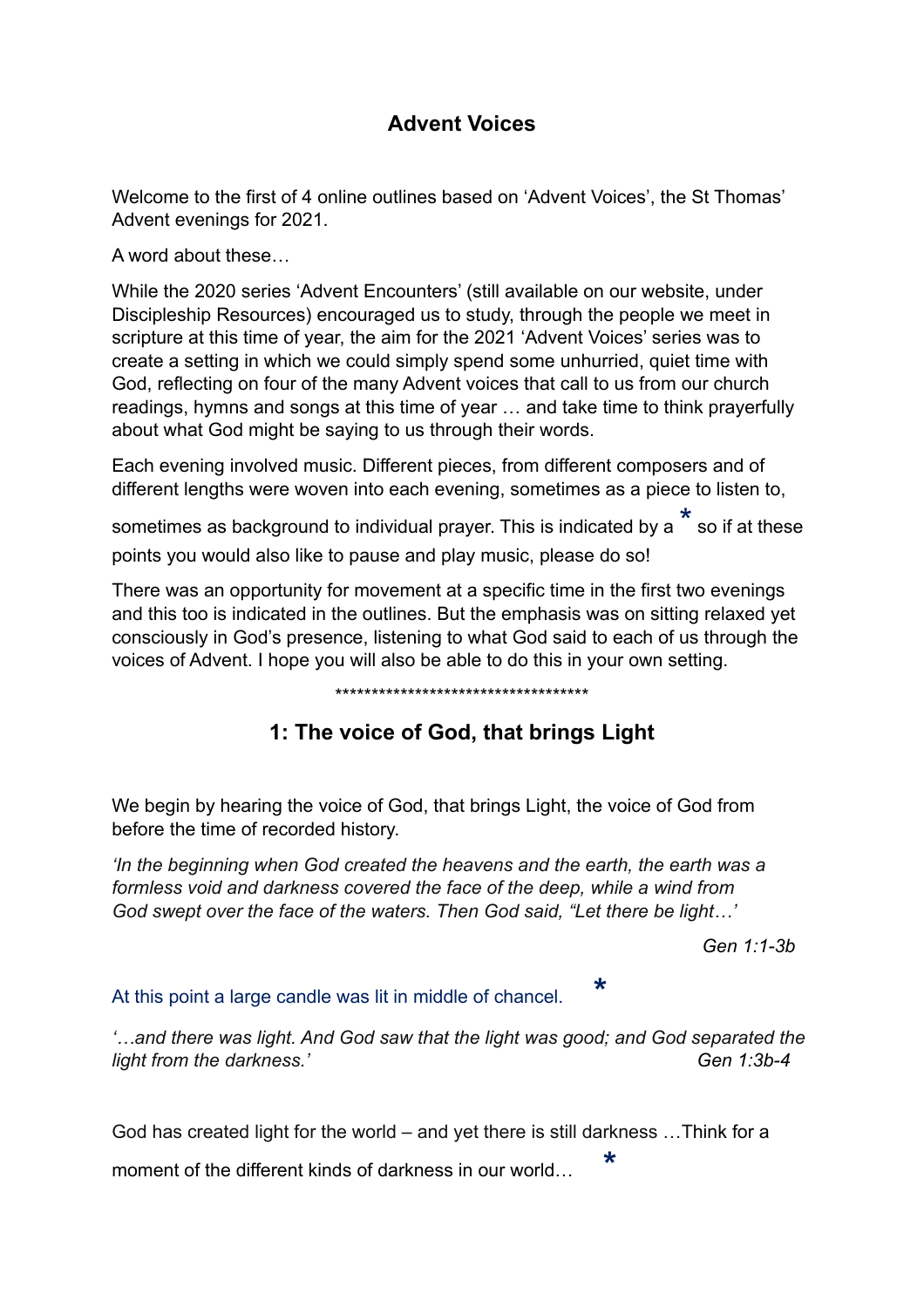… and pray for each that comes to mind.

(People were invited to come and take a sheet from a selection placed around the light – including *climate crisis, named places of war, named places of fear or hunger, front doors behind which there is cruelty and abuse – and sit with this and pray for a* few minutes for the place, the people or the situation, however they were prompted to pray, maybe in conversation with God, maybe just repeating the words on the sheet, lifting them or it to God. )

Now hear the voice of God through the prophet Isaiah

*'Arise, shine; for your light has come, and the glory of the LORD has risen upon you. For darkness shall cover the earth, and thick darkness the peoples; but the LORD will arise upon you, and his glory will appear over you. Nations shall come to your light, and kings to the brightness of your dawn…. Is 60 :1-4*

… And hear the voice of God through the gospel of John

*'In the beginning was the Word, and the Word was with God, and the Word was God. He was in the beginning with God. All things came into being through him, and without him not one thing came into being. What has come into being in him was life, and the life was the light of all people. The light shines in the darkness, and the darkness did not overcome it.' John 1:1-5*

Give thanks to God

that the Light of the World has come,

that God will dispel the thick darkness covering our world

and that all people will see God's glorious light.

*(Prayer sheets were returned to the light; time was taken to give thanks to God) \** 

\*\*\*\*\*\*\*\*\*\*\*\*\*\*\*\*\*\*\*\*\*\*\*\*\*

The voice of God brings light that will ultimately dispel all the world's darkness. And even as we wait for that time, God's voice can dispel the darkness that lurks in our own hearts and minds.

So Advent is a time that calls us to be both joyful and penitent. It's a season of joyful expectation when we remind ourselves of the light of God coming into our world to dispel the world's darkness – and it is also a season with a sober aspect, as it calls us to recognise our own darkness and our need of salvation and repent of the things that separate us from God.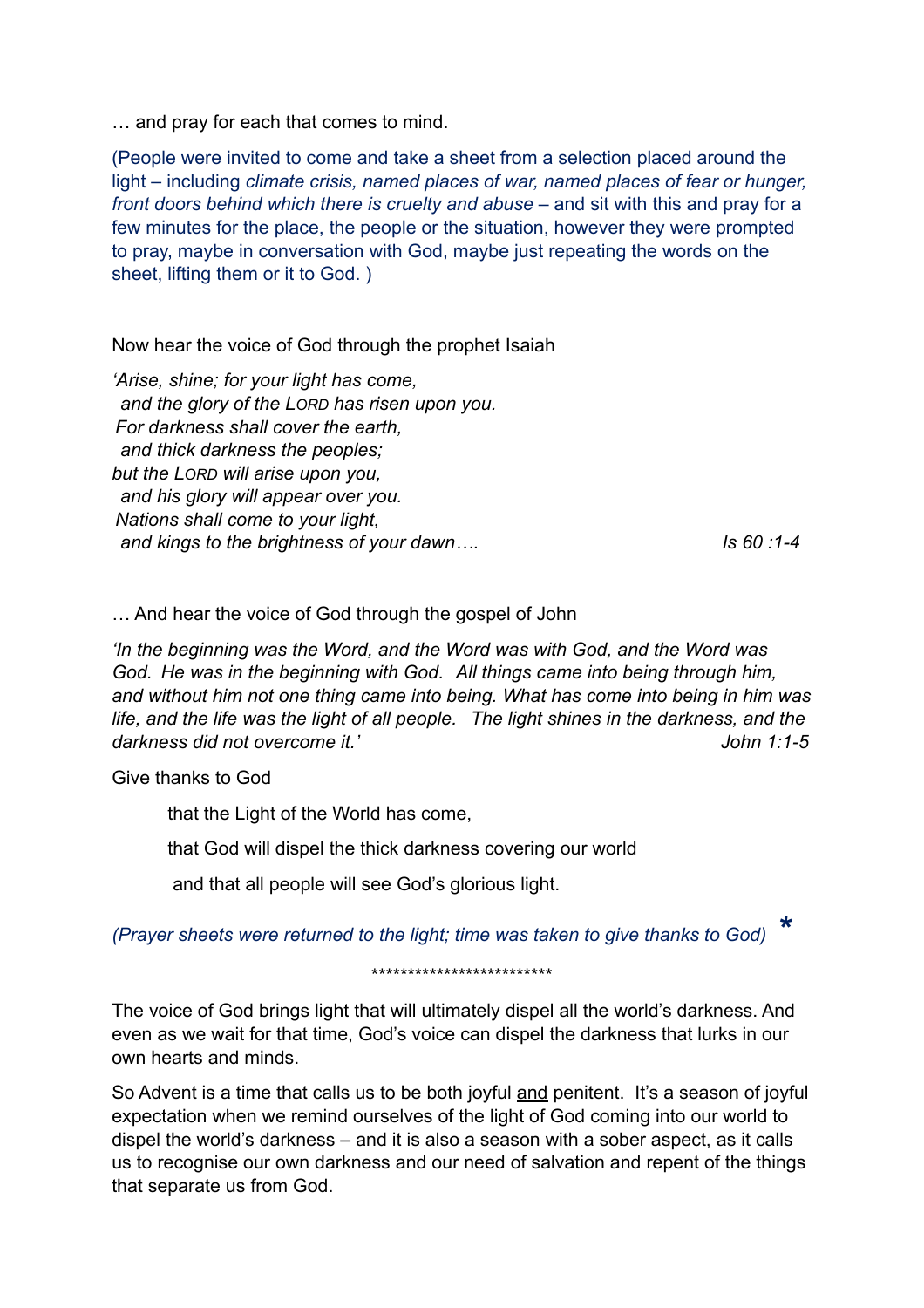Advent calls us to look at ourselves, our hearts, our minds and our lives – to look hard and deeply, and cry 'Come and shine on those who dwell in darkness.'

Let's think about ourselves in the light of God's light … **\***

Now hear the voice of the writer of the epistles of John

*' This is the message we have heard and proclaim to you, that God is light and in him there is no darkness at all. If we say that we have fellowship with him while we are walking in darkness, we lie and do not do what is true; but if we walk in the light as he himself is in the light, we have fellowship with one another, and the blood of Jesus his Son cleanses us from all sin. If we say that we have no sin, we deceive ourselves, and the truth is not in us but if we* 

*confess our sins, God, who is faithful and just, will forgive us our sins and cleanse us from all unrighteousness.' 1 John 1: 5-8* 

Read that again, then take a few moments to let the words resonate with you. \*

The stark truth is that we deceive ourselves, over and over again. We acknowledge God's light, we believe in God's presence in our world and in our lives, we sing words of praise … and yet we so often walk in darkness. Our actions … our attitudes … our voices … our thoughts, do not stand scrutiny before God's light. We condemn ourselves to the darkness.

Take time to silently recall your own actions and attitudes that condemn you to

darkness… **\***

Now as you sit, confess your sins to almighty God – and metaphorically hand these over to God in penitence and faith, using ancient words that may be familiar to you, adapted for individual prayer:

*Almighty and most merciful God; I have erred and strayed from thy ways like a lost sheep. I have followed too much the devices and desires of my own heart. I have offended against thy holy laws. I have left undone those things which I ought to have done; And I have done those things which I ought not to have done; And there is no health in me. But thou, O Lord, have mercy upon me, miserable offender. Spare me, O God, who confesses my faults. Restore me, for I am penitent; according to thy promises declared unto us in Christ Jesus our Lord. And grant, O most merciful Father, for his sake; That I may hereafter live a godly, righteous, and sober life, To the glory of thy holy Name. Amen. ….*